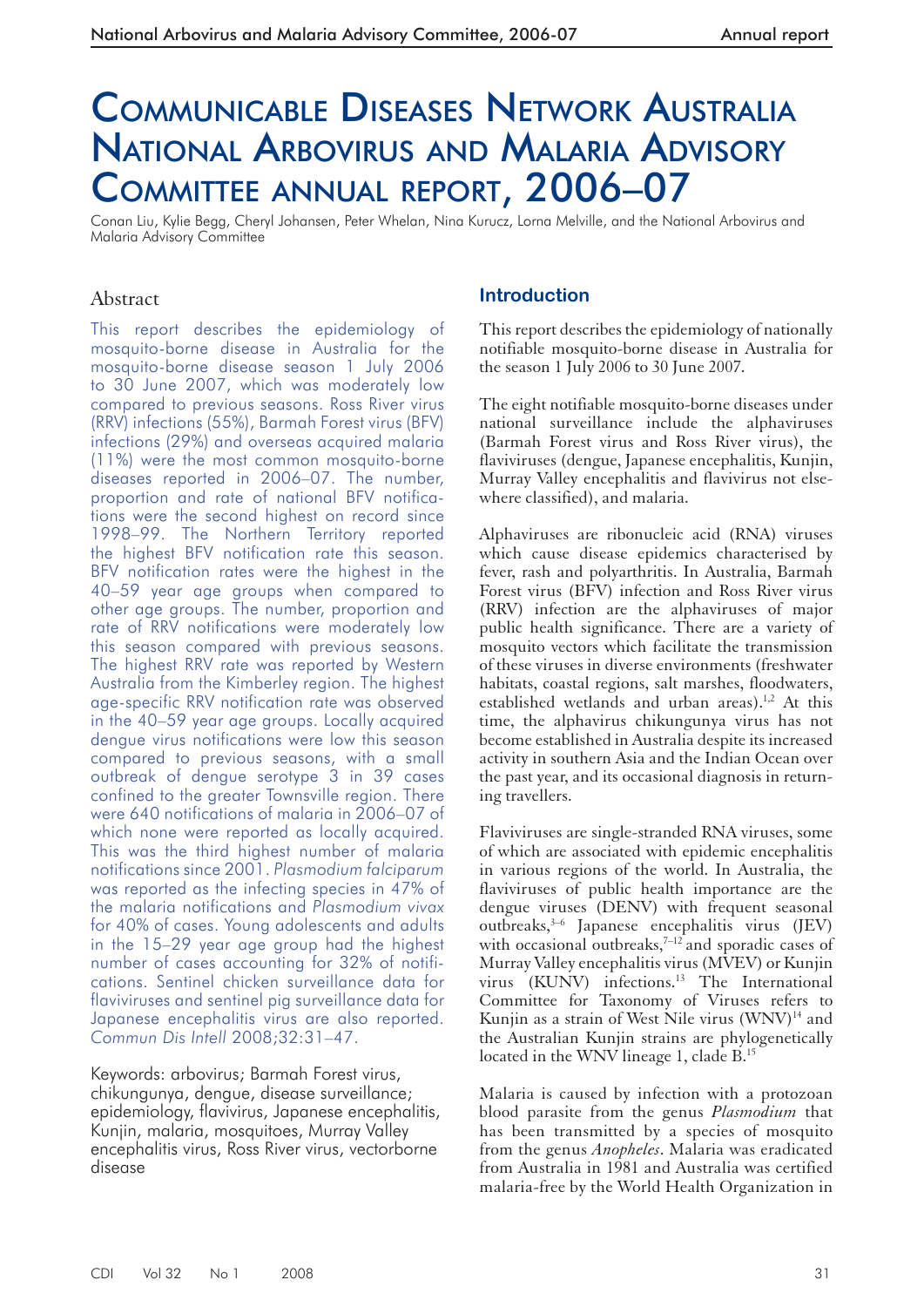1983,<sup>16</sup> but the region of northern Australia above 19°S latitude in particular, remains receptive to malaria transmission. Since 1981, malaria acquired in Australia has been rare, but there have been several documented reports of outbreaks<sup>17,18</sup> and sporadic locally acquired cases in Queensland,<sup>19,20</sup> malaria acquired in the Torres Strait,<sup>21</sup> and the artificial induction of malaria by blood transfusion.22

# **Methods**

Eight nationally notifiable mosquito-borne diseases were analysed for the seasonal period 1 July 2006 to 30 June 2007. Historical data from 2001, and in some cases from 1991, are also included for comparison. Data were extracted by diagnosis date from the National Notifiable Diseases Surveillance System (NNDSS) on 21 September 2007 and finalised with state and territory public health surveillance managers.

Epidemic curves by state or territory were produced for each of the eight diseases. Notifiable mosquitoborne disease activity is shown compared with a five-year mean for the same period, by jurisdiction. The rolling monthly mean was calculated for the mosquito-borne disease activity for the equivalent month over five years. The number of notifications and annual or annualised notification rates for locally acquired mosquito-borne disease were calculated using the December 2006 population estimates from the Australian Bureau of Statistics (ABS), for each year. Age– and sex-specific notification rates were calculated using age and sex population estimates for each jurisdiction.

A survey was conducted with state and territory surveillance managers and public health laboratories about imported cases of chikungunya virus infections during 2006–2007.

The geographical distribution of selected diseases was mapped using ArcGIS (ESRI, Redlands, CA, USA). Maps were based on the postcode of residence of each notification aggregated to the appropriate Statistical Division, and rates were calculated using the number of notifications (numerator) divided by the estimated 2006 ABS populations for each division (denominator).

Sentinel chicken surveillance data for flaviviruses and sentinel pig surveillance data for Japanese encephalitis virus are reported.

# **Results**

## **Alphaviruses**

During this reporting period, there were 5,134 alphavirus notifications (BFV and RRV) reported in Australia, which was a moderate season when compared with other seasons since 1995–96 (mean: 4,933, range: 612–8,422 notifications). The highest alphavirus season on record was observed in 1995–96. During 2005–06, Australia experienced the second highest alphavirus season on record with 7,552 notifications.

During 2006–07, RRV infections accounted for 55% ( $n=3,369$ ) of notifications (Figure 1), which as a proportion of total mosquito-borne disease activity is moderately low when compared to previous seasons (range: 47–73%). The number and proportion of BFV notifications ( $n=1,765, 29\%$ ) were the second highest on record since 1998–99 and the BFV notification activity for 2006–07 was 1.4 times the five-year mean.

#### **Figure 1. Notifications of select mosquitoborne diseases, Australia, 1 July 2001 to 30 June 2007, by season of onset**



The crude annual BFV notification rate in 2006–07 of 8.6 cases per 100,000 population was the second highest notification rate since reliable reporting of this disease commenced in 1991 (Figure 2). The crude annual RRV notification rate was moderately low in 2006–07 (16.4 cases per 100,000 population) when compared to 2005–06 and other seasons in which there was significantly higher epidemic activity (1991–93, 1995–97, 1998–00, 2003–04).

## **Barmah Forest virus infections**

Figure 3 shows the epidemic curves of BFV notifications by month and season since 2002–03 with a rolling mean of BFV activity for the same month over five years. During 2006–07, there were 1,765 BFV notifications, the majority of which were reported by Queensland  $(n=875, 50\%)$  and New South Wales (n=590, 33%). The peak number of notifications was observed in April 2007  $(n=245)$ and was smaller than the previous peak month in 2003 and 2006. The most striking feature of the BFV season in 2006–07 was the unusually high and sig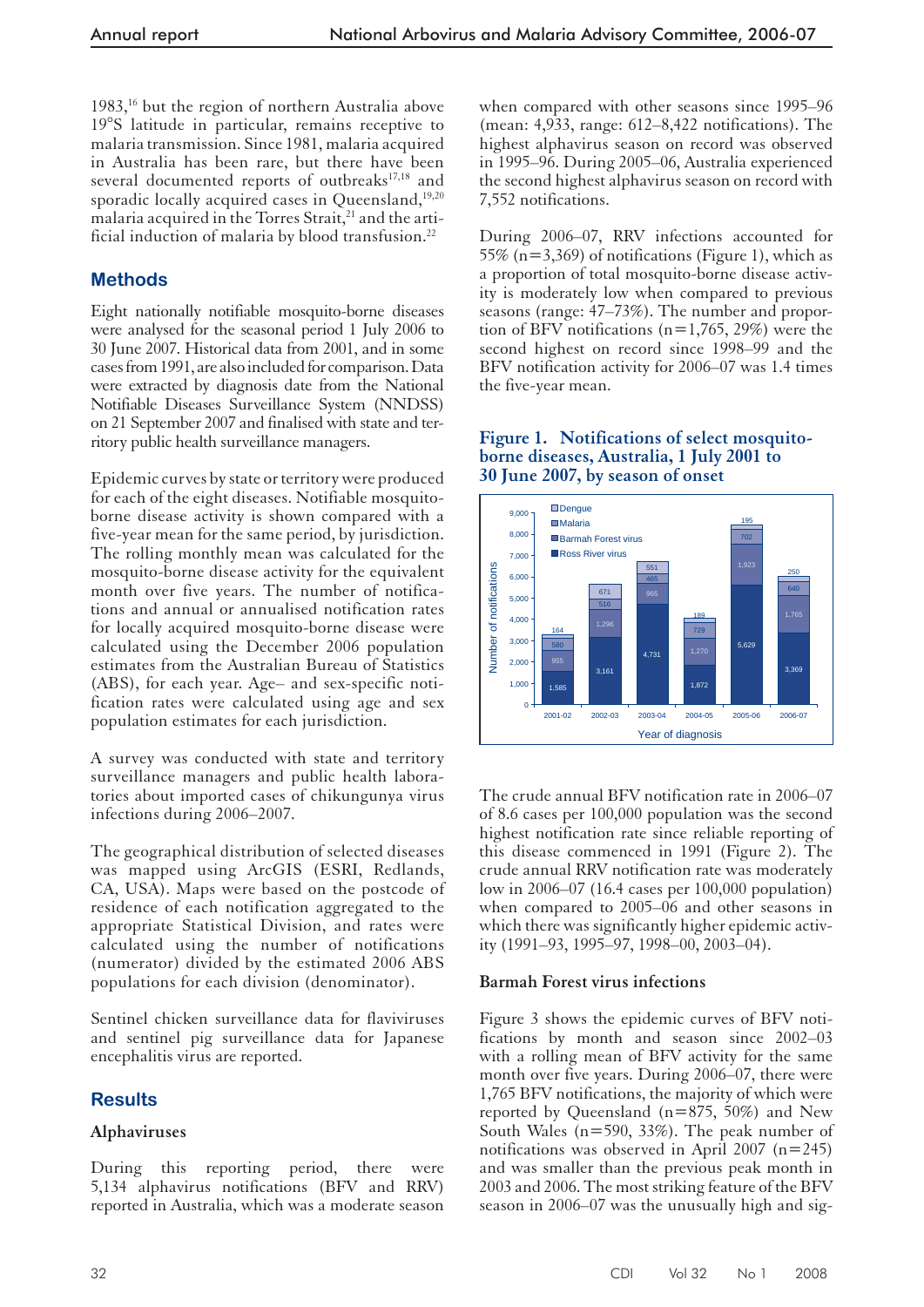nificant notification activity occurring outside of the peak seasonal months, with notifications exceeding two standard deviations above the five year monthly rolling mean from July to October 2006. New South Wales, the Northern Territory, Queensland, and South Australia notified the majority of activity from June to October 2006, with between 25%–47% of their jurisdictional total for the season reported

#### **Figure 2. Crude annual notification rates for Barmah Forest virus and Ross River virus, Australia, 1 July 1991 to 30 June 2007, by season of diagnosis**



during this quarter. One explanation is that the laboratory-based notifications diagnosed from July to September 2006 may be the result of late onset or late presentations from possible exposure during the epidemic peak months in February–May 2006. Another possible explanation may be that climatic conditions were favourable for earlier than usual breeding of vectors leading to an earlier period for transmission.

During 2006–07, all jurisdictions except Tasmania and Victoria reported BFV activity above the fiveyear mean (Figure 4). The Northern Territory and South Australia notified more than two times the five-year mean and notifications from these jurisdictions have been increasing since the 2004–05 season (Figure 3).

Table 1 and Map 1 show that the highest rates of BFV notifications in Statistical Divisions during 2006–07 were reported from the Northern Territory (74.4 per 100,000 population), which excludes Darwin, Palmerston and Darwin rural areas (as there are only two Statistical Divisions in the Northern Territory). There is a higher rate of alphavirus notification in the Darwin rural area when compared with Darwin, with Palmerston having an intermediate rate (Peter Whelan, personal communication).

**Figure 3. Epidemic curves of Barmah Forest virus infection notifications, Australia, 1 July 2002 to 30 June 2007, by month and season of diagnosis**

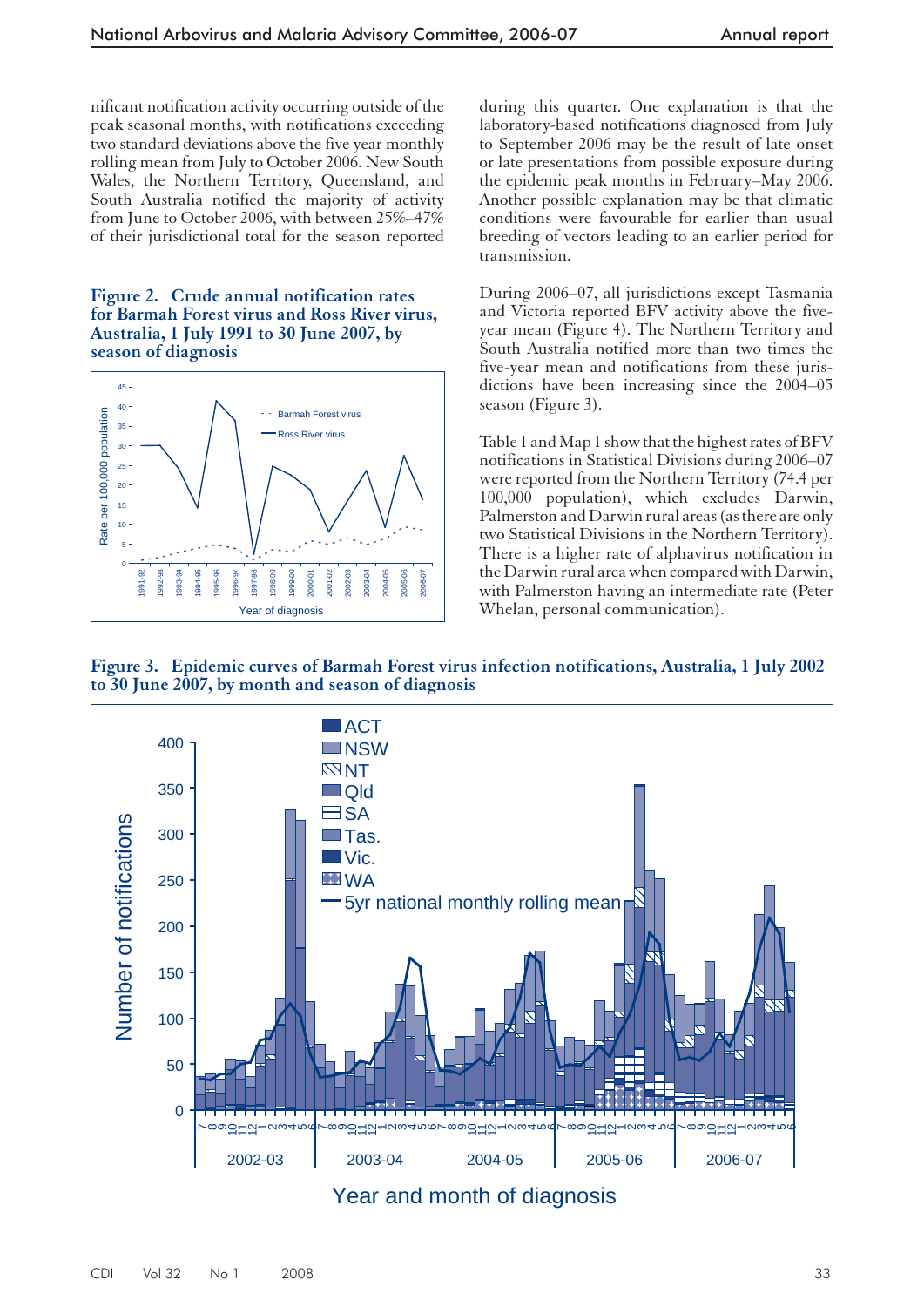Moderately high rates of BFV notification in Australia were reported from the Central West and Northern Statistical Divisions in Queensland, and the Mid-North Coast Statistical Division in New South Wales. The second highest BFV notification rate in New South Wales (45.9 notifications per 100,000 population) was reported in the South Eastern Statistical Division, and this was linked to

# **Table 1. Highest notification rates of Barmah Forest virus infection in select jurisdictions, Australia, 1 July 2006 to 30 June 2007, by Statistical Division of residence**

| <b>Notifying jurisdiction</b> | <b>Statistical Division</b> | Rate (per 100,000) | <b>Notifications (n)</b> | <b>ABS</b> population<br>estimate |
|-------------------------------|-----------------------------|--------------------|--------------------------|-----------------------------------|
| Northern Territory            | Northern Territory*         | 74.4               | 69                       | 92.733                            |
| Queensland                    | <b>Central West</b>         | 57.6               | 7                        | 12.155                            |
| New South Wales               | Mid-North Coast             | 51.1               | 152                      | 297.409                           |
| Queensland                    | Northern                    | 48.4               | 102                      | 210,943                           |
| New South Wales               | South Eastern               | 45.9               | 94                       | 204.854                           |
| Queensland                    | Fitzrov                     | 42.4               | 82                       | 193.182                           |
| Queensland                    | Far North                   | 37.7               | 92                       | 243,948                           |
| Northern Territory            | Darwin                      | 34.2               | 39                       | 113,955                           |
| New South Wales               | Richmond-Tweed              | 33.8               | 77                       | 227.815                           |
| South Australia               | Murray Lands                | 31.9               | 22                       | 69,066                            |
| Victoria                      | East Gippsland              | 13.1               | 11                       | 84,222                            |

Excludes Darwin, Palmerston and Darwin rural area.

# **Map 1. Notifications and notification rates of Barmah Forest virus infection, Australia, 1 July 2006 to 30 June 07, by Statistical Division of residence**

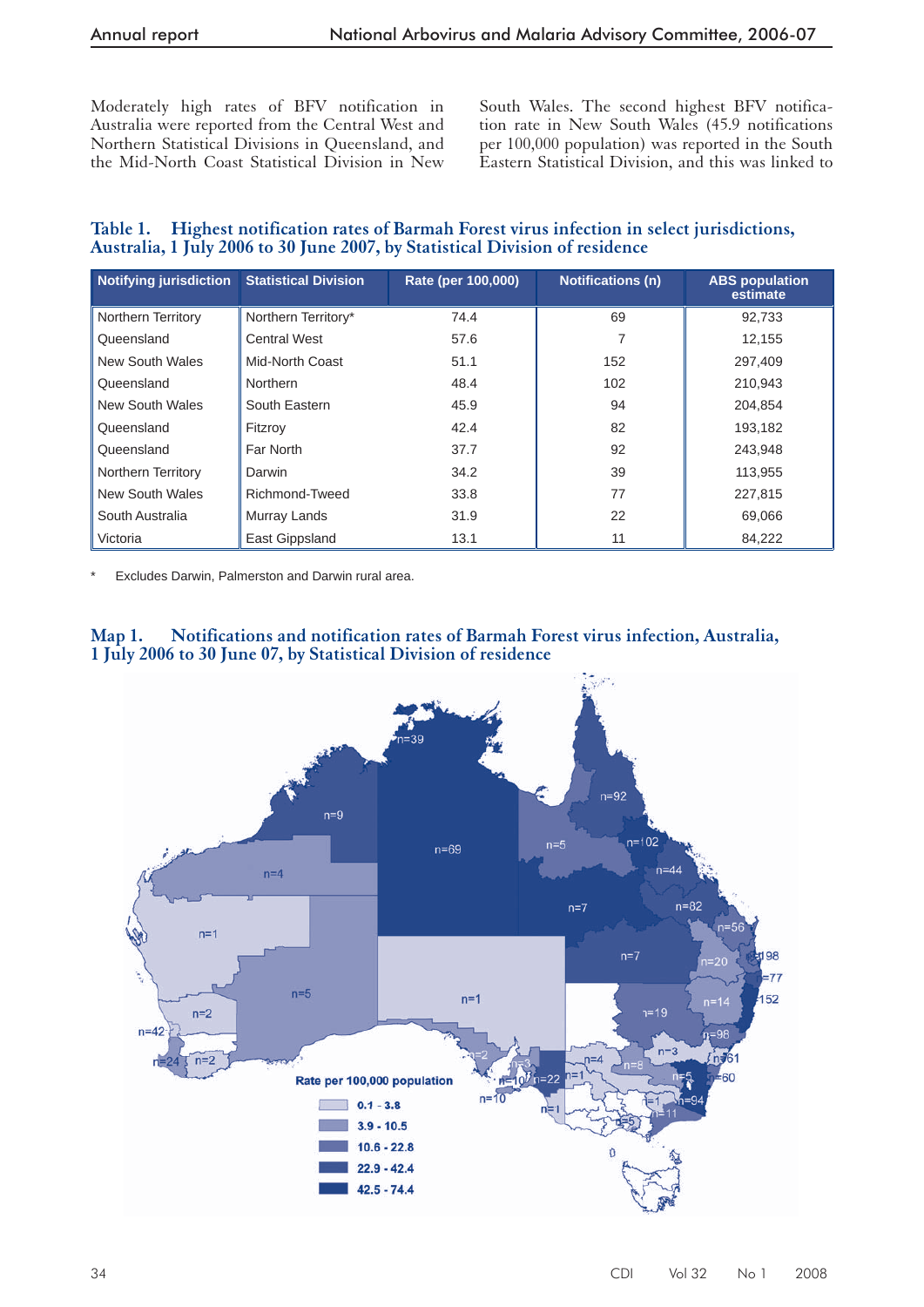**Figure 4. Ratio of Barmah Forest virus infection notifications to mean of previous five years, Australia, 1 July 2006 to 30 June 2007, by state or territory\***



Note: Tasmania not shown with only one Barmah Forest virus infections notification in 2005–06.

the largest documented outbreak of BFV along the South Coast, particularly the Eurobodalla region, which peaked in April 2007.<sup>23</sup>

The national notification rate of BFV was highest in the 55–59 year age group (Figure 5). The highest notification rates in males were in the 55–59 year age group (16.5 cases per 100,000 population) and females in the 40–44 year age group (14.8 cases per 100,000 population).

#### **Figure 5. Notification rate for Barmah Forest virus infections, Australia, 1 July 2006 to 30 June 2007, by age group and sex**



With the exception of the  $60-79$  year age group, the age-specific rates of BFV notifications in 2006–07 decreased slightly when compared to 2005–06 (Figure 6). The BFV age-specific notification rates for all age groups in 2006–07 were still above the five-year mean.

#### **Figure 6. Trends in Barmah Forest virus infection notification rates, Australia, 1 July 2001 to 30 June 2007, by age group**



## **Ross River virus infections**

During 2006–07, Australia experienced a moderately low RRV season (n=3,369) when compared to the previous five seasons (mean=3,395), similar to the low activity observed during the 2004–05 season. The majority of RRV notifications during 2006–07 were reported by Queensland  $(n=1,753,$ 52%), New South Wales (n=674, 20%) and Western Australia (n=397, 12%).

The monthly notifications of RRV were above the five-year monthly rolling mean at the start of the season in October and November 2006, but the numbers of notifications dropped well below the five-year monthly mean from December 2006 to April 2007 (Figure 7).

In contrast to last season, only four jurisdictions (the Australian Capital Territory, New South Wales, the Northern Territory and South Australia) reported RRV activity above the five-year mean for their jurisdiction (Figure 8).

Table 2 and Map 2 show that the highest rates of RRV notifications in Australia during 2006–07 were reported from the Kimberley region of Western Australia (242.6 notifications per 100,000 population), the Northern Territory (170.4 notifications per 100,000 population) and the Central West Statistical Division in Queensland (156.3 notifications per 100,000 population). Moderately high rates of RRV notification were reported in the Mackay, Far North and North West Statistical Divisions in Queensland, and the Wide Bay Burnett, North Western and Mid-North Coast Statistical Divisions in New South Wales.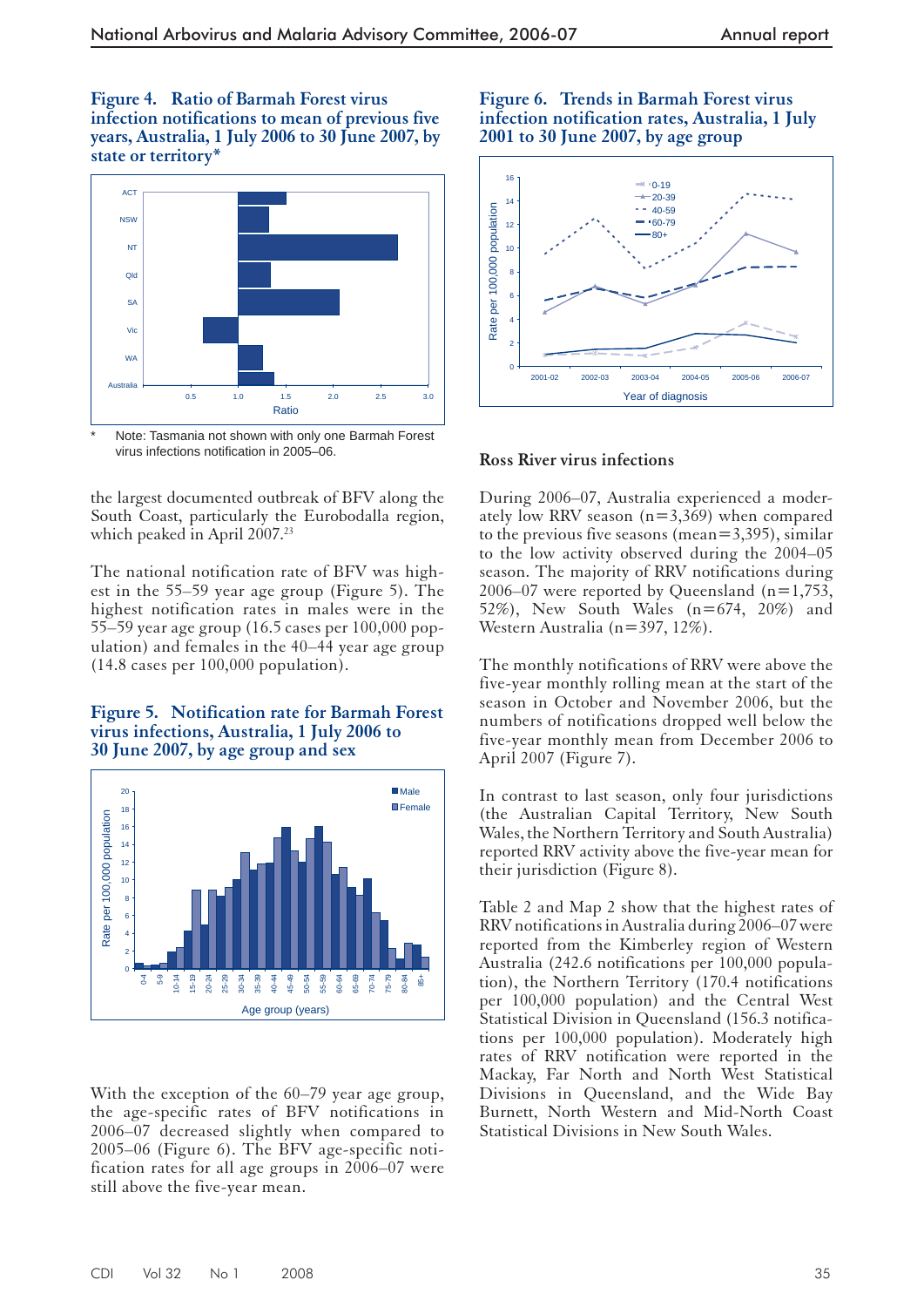| <b>Notifying jurisdiction</b> | <b>Statistical Division</b> | Rate (per 100,000) | <b>Notifications (n)</b> | <b>ABS population</b><br>estimate |
|-------------------------------|-----------------------------|--------------------|--------------------------|-----------------------------------|
| Western Australia             | Kimberley                   | 242.6              | 87                       | 35,865                            |
| Queensland                    | South West                  | 191.9              | 52                       | 27,095                            |
| Northern Territory            | Northern Territory*         | 170.4              | 158                      | 92,733                            |
| Queensland                    | <b>Central West</b>         | 156.3              | 19                       | 12,155                            |
| Queensland                    | Northern                    | 147.9              | 312                      | 210,943                           |
| Queensland                    | Fitzroy                     | 102.0              | 197                      | 193,182                           |
| Northern Territory            | Darwin                      | 92.1               | 105                      | 113,955                           |
| Queensland                    | Mackay                      | 71.9               | 109                      | 151,572                           |
| Queensland                    | North West                  | 66.6               | 23                       | 34,558                            |
| <b>New South Wales</b>        | North Western               | 63.7               | 76                       | 119,276                           |
| Queensland                    | Far North                   | 57.8               | 141                      | 243,948                           |
| <b>New South Wales</b>        | Mid-North Coast             | 55.5               | 165                      | 297,409                           |
| Queensland                    | Wide Bay-Burnett            | 44.7               | 118                      | 264,201                           |
| South Australia               | Murray Lands                | 40.5               | 28                       | 69,066                            |
| Victoria                      | Mallee                      | 22.5               | 21                       | 93,415                            |

#### **Table 2. Highest notification rates of Ross River virus infection in select jurisdictions, Australia, 1 July 2006 to 30 June 2007, by Statistical Division of residence**

\* Excludes Darwin, Palmerston and Darwin rural area.



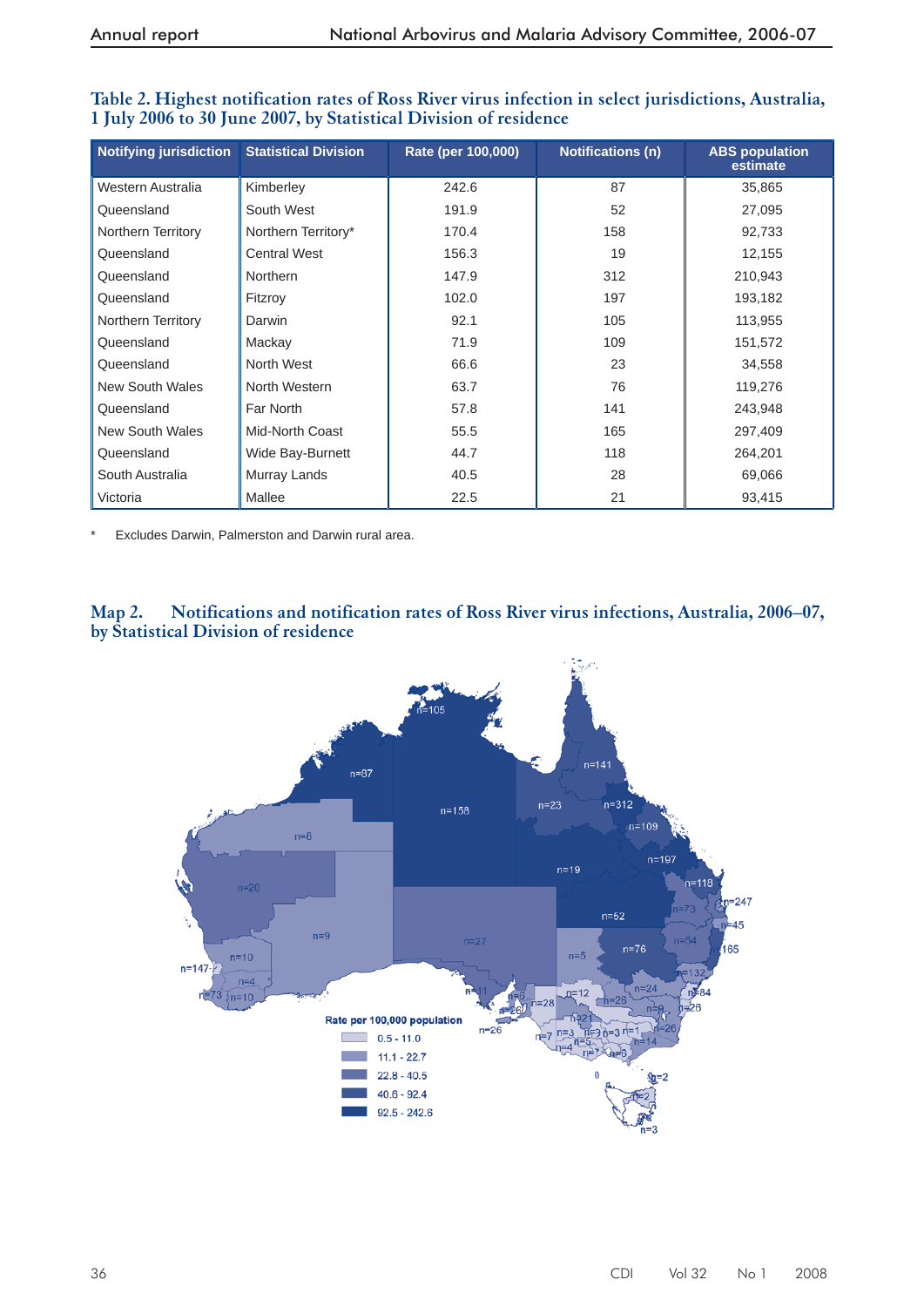



**Figure 8. Ratio of Ross River virus infection notifications to mean of previous five years, Australia, 1 July 2006 to 30 June 2007, by state or territory**



**Figure 9. Notification rate for Ross River virus infections, Australia, 1 July 2006 to 30 June 2007, by age group and sex**



The rate of national notifications for RRV was highest in the 40–44 year age group (Figure 9). Females in the 35–39 year age group  $(28.6 \text{ cases per } 100,000$ population) and males in 40–44 year age group (28.6 cases per 100,000 population) had the highest national age– and sex-specific notification rates.

The age-specific notification rates for RRV were lower for all age groups when compared to last season. The overall pattern of the susceptible age groups has not changed, with the 20–39 and 40–59 age groups recording the highest age-specific notification rates (Figure 10).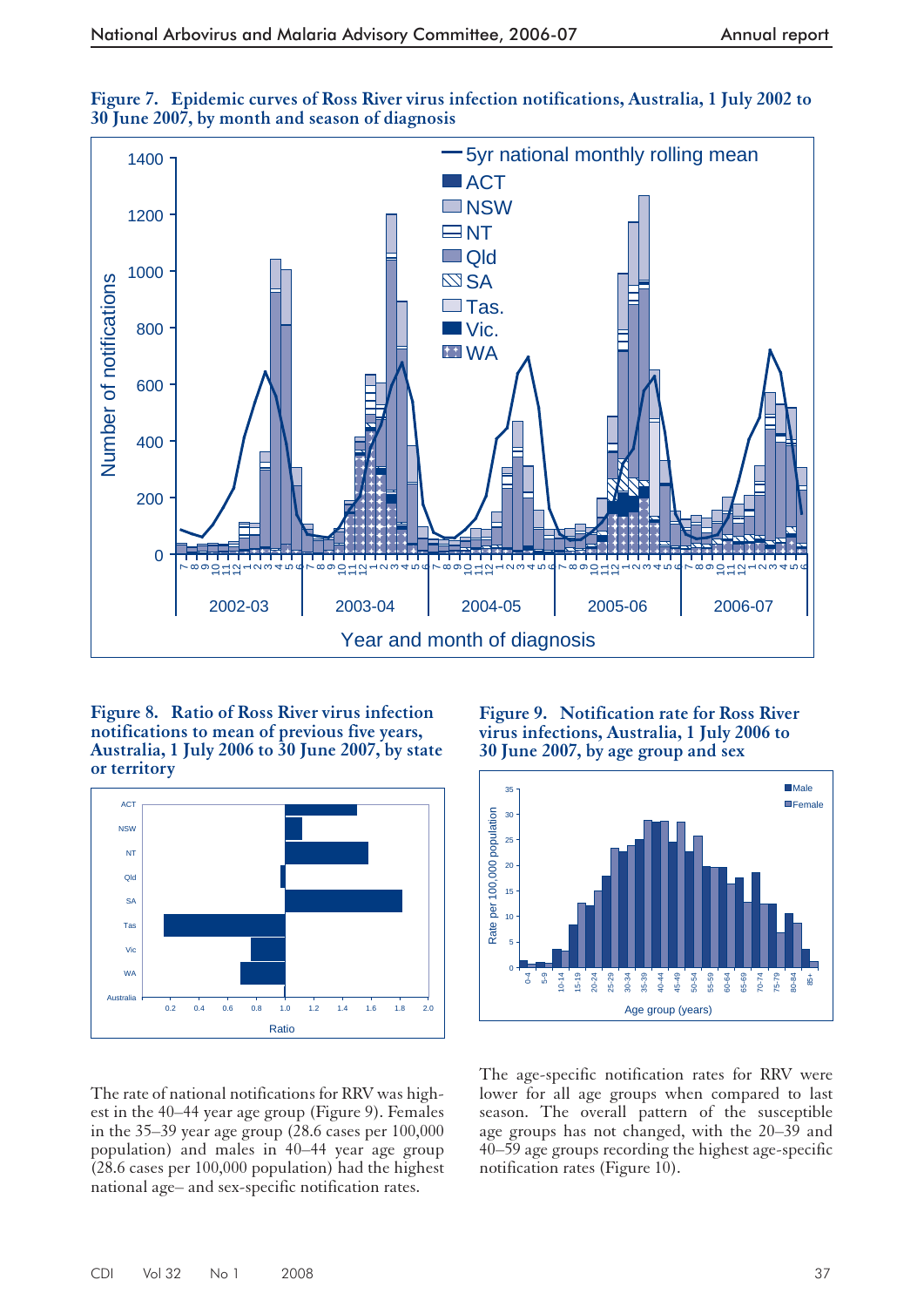#### **Figure 10. Trends in Ross River virus infections notification rates, Australia, 1 July 2001 to 30 June 2007, by age group**



# **Chikungunya virus infections**

In January and March 2005 there was a large epidemic of chikungunya virus infection on Comoros and Reunion Island, in the south-west Indian Ocean. Chikungunya virus subsequently spread to Mauritius, the Seychelles and Madagascar in 2006. Epidemics were also reported in India during 2005–2007 with well over a million cases from 13 states. The largest outbreaks were reported from Kerala state. Epidemic activity also occurred in Sri Lanka and the Maldives in 2006. At the time of writing there have been several large outbreaks reported from Indonesia and Malaysia.

The Northern Territory reported the first known imported cases of chikungunya virus infection (n=2) in 2004 (Peter Markey, personal communication), one of which was reported in a 30-year-old woman who most probably acquired the infection

in East Timor.<sup>24</sup> Table 3 shows that there have been at least 30 cases of imported chikungunya infections diagnosed in Australia since 2006, with the majority detected by PathWest Laboratory Medicine, (Western Australia)  $(n=14)$ ; the Institute of Clinical Pathology and Medical Research, and Westmead Hospital, (New South Wales) (n=7); and the Victorian Infectious Diseases Reference Laboratory.<sup>25</sup> The majority of chikungunya virus infections were acquired in Sri Lanka  $(n=10)$ , India ( $n=7$ ) and Mauritius ( $n=6$ ). There were no reports of cases imported from Indonesia during 2006–2007.

The National Arbovirus and Malaria Advisory Committee has recently developed a provisional national case definition for chikungunya virus infection (Appendix), which is pending endorsement from the Communicable Diseases Network Australia and Public Health Laboratory Network. It is important to note that at the time of writing, chikungunya is not nationally notifiable but is notifiable in New South Wales and the Northern Territory under the disease category arbovirus not elsewhere classified. The provisional case definition attempts to distinguish past and recent chikungunya infections from endemic Australian alphaviruses such as Barmah Forest virus and Ross River virus. As chikungunya is most closely related to the o'nyong-nyong virus and is a member of the Semliki Forest antigenic complex,  $^{26}$  it is important to be aware of false-positive reactions with other arboviruses, particularly when travellers may be arriving from countries with endemic alphaviruses.

#### **Flaviviruses**

Table 4 shows human notifications of flavivirus infections from 1 July 2006 to 30 June 2007, by state or territory. There were 276 notifications of human

| <b>Notifying</b><br>jurisdiction | <b>Cases</b>   | <b>Year of</b><br>diagnosis  | <b>Laboratory tests</b>                                                                                                                                                                 | <b>Source</b>                                                                           | <b>Country of acquisition</b>                                                       |
|----------------------------------|----------------|------------------------------|-----------------------------------------------------------------------------------------------------------------------------------------------------------------------------------------|-----------------------------------------------------------------------------------------|-------------------------------------------------------------------------------------|
| Western<br>Australia             | 14             | $2006(n=9)$<br>$2007$ (n=5)  | High HI, IgM pos (9), high rise<br>HI, $IgM$ pos $(3)$ , $IgM$ only $(2)$                                                                                                               | David Smith,<br>PathWest Laboratory                                                     | India (4), Mauritius (3),<br>Sri Lanka (2), China (1),<br>overseas (2), unknown (2) |
| Victoria                         | 8              | $2006$ (n=5),<br>$2007(n=3)$ | PCR, then sequencing                                                                                                                                                                    | Johnson et al, <sup>25</sup> Druce<br>et al, $27$ Liu et al, $28$<br>James Fielding DHS | Sri Lanka (6),<br>Mauritius (1), India (1)                                          |
| New South<br>Wales               | $\overline{7}$ | $2006$ (n=4)<br>$2007(n=3)$  | Culture negative, negative for<br>BFV, RRV, DENV, flavivirus by<br>ELISA and neutralisation, IgM<br>pos for chikungunya by IFA,<br>high neutralisation titres and<br>clinical histories | Linda Hueston,<br><b>ICPMR</b>                                                          | Mauritis (2) Seychelles (2)<br>India (1) Sri Lanka (2)                              |
| Northern<br>Territory            | 1              | $2007(n=1)$                  | DENV negative, flavivirus and<br>chikungunya positive                                                                                                                                   | Peter Markey, NT<br><b>CDC DHCS</b>                                                     | India $(1)$                                                                         |

# **Table 3. Number of imported chikungunya cases to Australia (n=30), 2006–2007, by state or territory**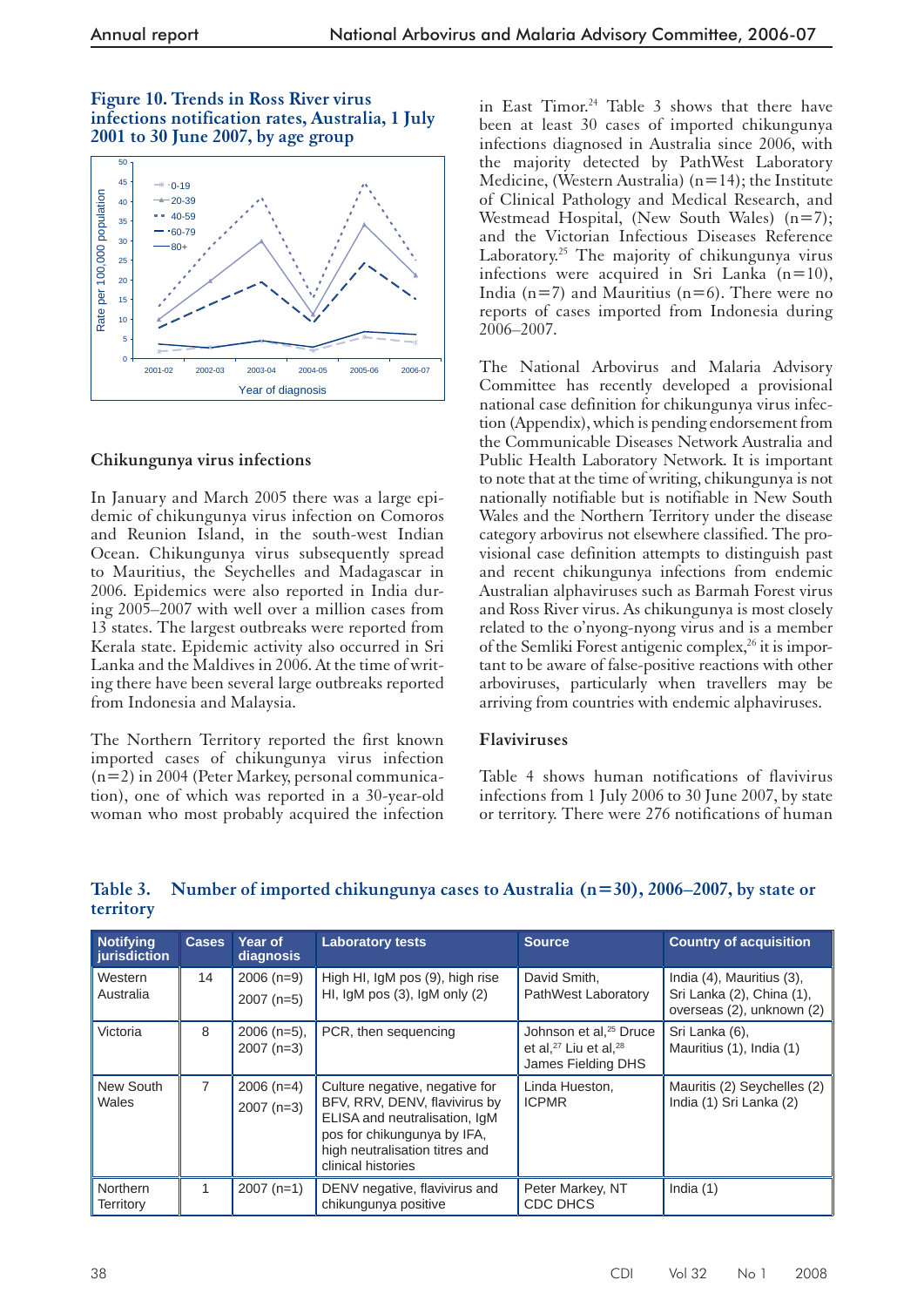flavivirus infection during 2006–07, the majority of which were locally acquired and imported DENV notifications.

The Sentinel Chicken Programme is a surveillance network involving New South Wales, the Northern Territory, Victoria and Western Australia, and is designed to detect flavivirus activity (including the endemic arboviruses MVEV and KUNV).<sup>29</sup>

#### **Table 4. Number of flavivirus notifications, 1 July 2006 to 30 June 2007, Australia, by state or territory**

| <b>State or</b> | <b>Notifications</b> |                  |             |             |  |  |  |  |
|-----------------|----------------------|------------------|-------------|-------------|--|--|--|--|
| territory       | <b>DENV</b>          | <b>Flavi NEC</b> | <b>KUNV</b> | <b>MVEV</b> |  |  |  |  |
| <b>ACT</b>      | 2                    | 0                | Ω           |             |  |  |  |  |
| <b>NSW</b>      | 72                   | 0                |             | ∩           |  |  |  |  |
| NT              | 15                   | O                | O           | O           |  |  |  |  |
| Qld             | 113                  | 22               | ∩           | ∩           |  |  |  |  |
| <b>SA</b>       | 12                   | 0                |             | U           |  |  |  |  |
| Tas             | $\Omega$             | 0                | ∩           | $\Omega$    |  |  |  |  |
| Vic             | 8                    | 3                | ∩           | ∩           |  |  |  |  |
| <b>WA</b>       | 28                   | 1                |             |             |  |  |  |  |
| Australia       | 250                  | 26               |             |             |  |  |  |  |

## *Northern Territory*

The Northern Territory sentinel chicken program commenced in January 1992 and replaced an earlier program run by the Australian Quarantine and Inspection Service (AQIS). Sentinel chicken flocks in the Northern Territory are maintained, bled and analysed for flavivirus infection in a combined program between the Northern Territory Department of Health and Community Services, the Northern Territory Department of Primary Industry, Fisheries and Mines (DPIFM), and volunteers.

Sentinel chicken flocks are presently at Darwin urban (Leanyer), Darwin rural (Howard Springs), Beatrice Hill (Coastal Plains Research Station), Kakadu (Jabiru), Katherine, Nhulunbuy, Tennant Creek, Alyangula, Nathan River and Alice Springs (Ilparpa and Arid Zone Research Station).

DPIFM officers or volunteers usually bleed flocks once a month and the samples are sent to the DPIFM for specific testing for MVEV and KUNV. Sometimes for operational reasons, chickens are not bled during a schedule month and hence seroconversion shown in the next bleed could have occurred in the previous month. When chickens from a flock show new antibodies to MVEV during a prime risk period, a media warning is issued

for the region for the risk period. These warnings advise the public of the need to take added precautions to avoid mosquito bites. Chickens are replaced at least annually and more frequently if birds die or if a large proportion seroconvert. They are well positioned to detect flavivirus activity near the principal towns of the Northern Territory and hence provide timely and accurate indication of risk to people in those towns.

In the 2006–07 season, MVEV activity was detected in Howard Springs in November, Adelaide River in June, Nhulunbuy in October and February, Katherine in February and May, Tennant Creek in April and Nathan River in May. The MVEV total seroconversions this season  $(n=11)$  was slightly less compared to last season  $(n=15)$ , with most seroconversions this reporting period  $(n=3)$  occurring in Katherine and Nathan River, followed by the Nhulunbuy flock  $(n=2)$ . Most seroconversion this season occurred in May  $(n=4)$ , which is the month when the long-term seroconversion peak occurs, followed by February (n=3).

There were no seroconversions in the two Alice Springs flocks, most probably due to low seasonal vector numbers. In addition, the successful effluent swamp drainage and better effluent management from nearby sewage facilities in the Ilparpa area, have led to an overall reduction in vector numbers near the Alice Springs outskirts during summer. There were also no seroconversions in the Leanyer and the Alyangula flock. However, the Alyangula flock was last bled in February 2007, due to operational issues.

No human cases of MVEV disease were reported in the Northern Territory in 2006–07 and the last reported case was in March 2005, when a 3-year-old boy from a community in Arnhem Land had a relatively mild illness and made a complete recovery.

Kunjin virus activity was present throughout the Northern Territory, with seroconversions to KUNV in Darwin (Howard Springs) in June; Darwin (Leanyer) in April, May and June, Adelaide River in June; Nhulunbuy in October; Katherine in August, February, March and May; Tennant Creek in April; Jabiru in May and June; and Nathan River in August. The virus activity from July to October is probably a result of activity extending from the last arbovirus season rather than an indication of early activity this season. There has been a trend over the last 10 years to increasing numbers of seroconversions to KUNV, with this season's total  $(n=24)$ nearly double the number from last season  $(n=13)$ and the highest since the program started in 1992. Most seroconversions occurred in the Leanyer  $(n=6)$ , Katherine  $(n=6)$  and Jabiru  $(n=5)$  flocks. Seroconversions mostly occurred this season in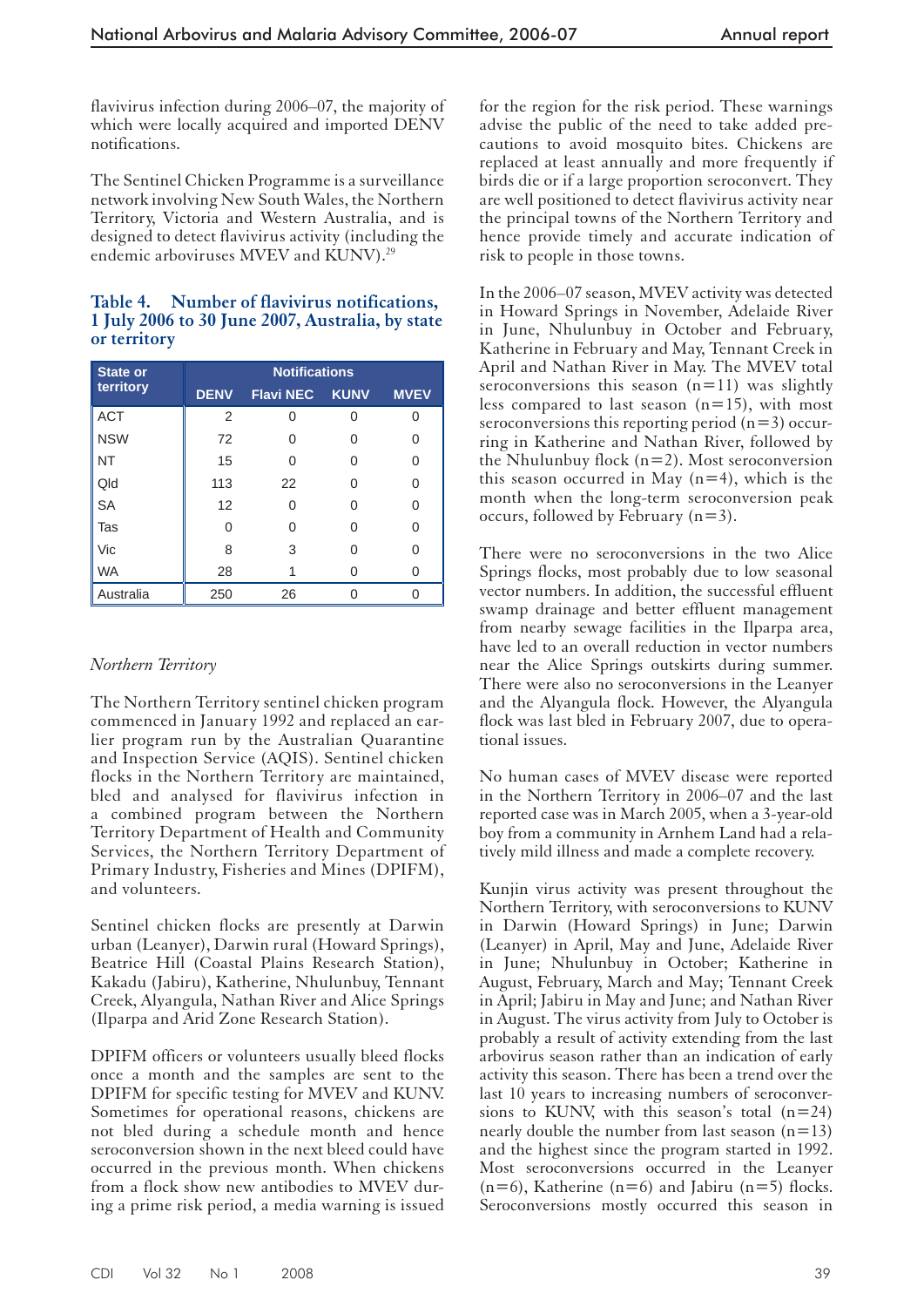May  $(n=9)$  and June  $(n=6)$ , while the long term peak is also in May in the Northern Territory. The high number of seroconversions to KUNV was most likely due to significant late wet season rain in the Top End, leading to an extended period of relatively high *Culex* vector numbers.

The Northern Territory did not report any human cases of KUNV infection this season. The last reported KUNV case from the Northern Territory was in a 23-year-old female from Alice Springs in May 2001.

## *Western Australia*

Sentinel chicken flocks in Western Australia are maintained, bled and analysed for specific antibodies to MVEV and KUNV in a combined program between The University of Western Australia, the Western Australian Department of Health (WA DOH), local governments and community volunteers. Twenty-eight sentinel chicken flocks are located at major towns and communities in the Kimberley, Pilbara, Gascoyne, Goldfields, Midwest and Central Coastal regions of Western Australia. Environmental health officers or trained volunteers take blood samples from the chickens each fortnight from December to June (the major MVEV 'risk' season) and monthly at other times. Samples are tested by the Arbovirus Surveillance and Research Laboratory at The University of Western Australia.<sup>30</sup> Sometimes for operational reasons, chickens are not bled fortnightly and a seroconversion detected in the next bleed may have occurred earlier.

With the exception of August, rainfall was generally above average and temperatures were usually average to above average in northern Western Australia between July and December 2006. Seasonal monsoonal rains occurred in January. The monsoonal period quietened in February before becoming active again in March and April, and a series of tropical cyclones also caused heavy widespread rainfall and flooding in the Kimberley, Pilbara and Gascoyne regions. Heavy rainfall in north-eastern parts of the Kimberley region continued into the late wet season in May and June.

A total of 3,405 serum samples from the 27 flocks located in Western Australia were screened for antibodies to flaviviruses during 2006–07. Seroconversions to flaviviruses were detected in 68 (2.0%) of the samples. Thirty-six seroconversions detected between July and September 2006 were associated with a prolonged period of activity extending from the 2005–06 wet season, possibly due to continued rainfall in northern Western Australia in July 2006. The majority of these seroconversions were due to MVEV activity  $(n=22)$ , and to a lesser degree KUNV activity (n=7).

The first activity associated with the 2006–07 wet season was detected in January when KUNV was simultaneously detected at Kununurra in the north-east Kimberley region and in the Ophthalmia sentinel chicken flock near Newman in the Pilbara region. MVEV activity was first detected in April at Wyndham and Halls Creek in the north-east and south-east Kimberley region, respectively, and in the sentinel chicken flock at Marble Bar in the north-east Pilbara region in June 2007. A total of 32 flavivirus seroconversions were associated with the 2006–07 wet season. Most of these flavivirus seroconversions were due to KUNV activity (56%), whilst MVEV accounted for 25% of the flavivirus seroconversions. Seroconversions continued in Kimberley and Pilbara sentinel chicken flocks beyond June 2007, possibly facilitated by continued late wet season rainfall in northern Western Australia in May and June 2007. No flavivirus activity was detected south of Newman in the Pilbara region in 2006–07. The level of MVEV activity was substantially lower than the previous year, however the level of activity of KUNV in sentinel chickens was greater, particularly in the Kimberley region. Unidentified flavivirus infections were detected at several locations in the Kimberley and Pilbara regions. These are possibly due to activity of other flaviviruses that are occasionally isolated from mosquitoes collected in northern Western Australia.

The WA DOH initially issued health warnings of increased risk of KUNV to residents and visitors to northern Western Australia on 15 February 2007, following seroconversions to KUNV in the east Kimberley and east Pilbara regions. An additional warning was issued on 3 May 2007 advising residents and travellers to the north-east Kimberley region of the increased risk of MVEV after seroconversions to MVEV were detected in sentinel flocks in this region. A third warning was issued on 25 June 2007 following continued detections of MVEV and KUNV in the Kimberley and east Pilbara regions, including the first activity for the season at Marble Bar. No locally-acquired flavivirus human cases were reported from Western Australia during the 2006–07 season.

## *New South Wales*

Samples from four sentinel chicken sites were tested weekly for KUNV and MVEV antibodies in New South Wales over a six month period in  $2006-07^{23}$ There were no seroconversions to MVEV or KUNV during this period. There were no human cases reported from New South Wales for either MVEV or KUNV. The last reported case of KUNV from New South Wales was notified in May 2001 in a 58-year-old female from Griffith. There have been no recorded cases of MVEV to date in NNDSS from New South Wales.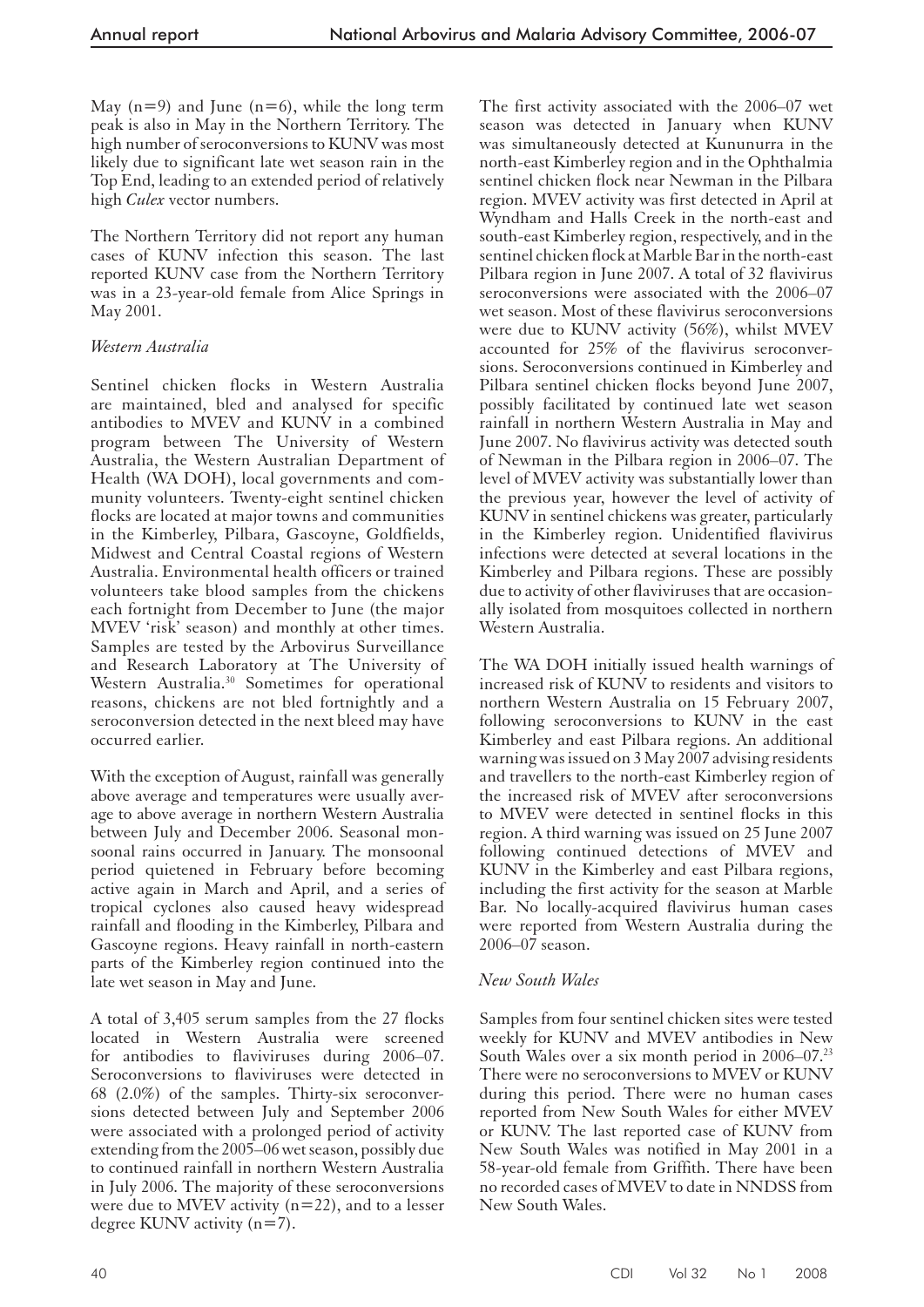#### *Victoria*

Samples from sentinel chicken flocks located throughout northern inland Victoria (10 sites along the Murray River, Map 3) were tested weekly for flavivirus antibodies from 6 November 2006 to early March 2007. No KUNV or MVEV activity was detected in any of the samples. There were no human cases of KUNV or MVEV reported from Victoria during 2006–07. The last reported case of KUNV infection in Victoria was in October 2004. There have been no recorded cases of MVEV in NNDSS from Victoria.

## *Queensland*

There were no sentinel chicken flocks in Queensland during 2006–07 although flocks were maintained in 2002–03. There were no cases of KUNV or MVEV reported by Queensland during

2006–07. The last reported cases of KUNV from Queensland were three sporadic cases notified in July 2004, December 2004, and February 2005. The last reported MVEV case from Queensland was in a 3-year-old boy from Mount Isa in 2001.

#### **Japanese encephalitis virus infections**

Japanese encephalitis virus appears nearly annually in the Torres Strait in far northern Queensland and surveillance has involved the use of sentinel pigs that develop detectable viraemia and antibody titres to JEV.

AQIS, through its Northern Australia Quarantine Strategy program, conducted monitoring for JEV for the 2007 wet season using sentinel pigs at Injinoo airport, Northern Peninsula Area, Cape York. The five sentinel pigs did not seroconvert

## **Map 3. Sentinel chicken testing sites, Australia 2006–07**

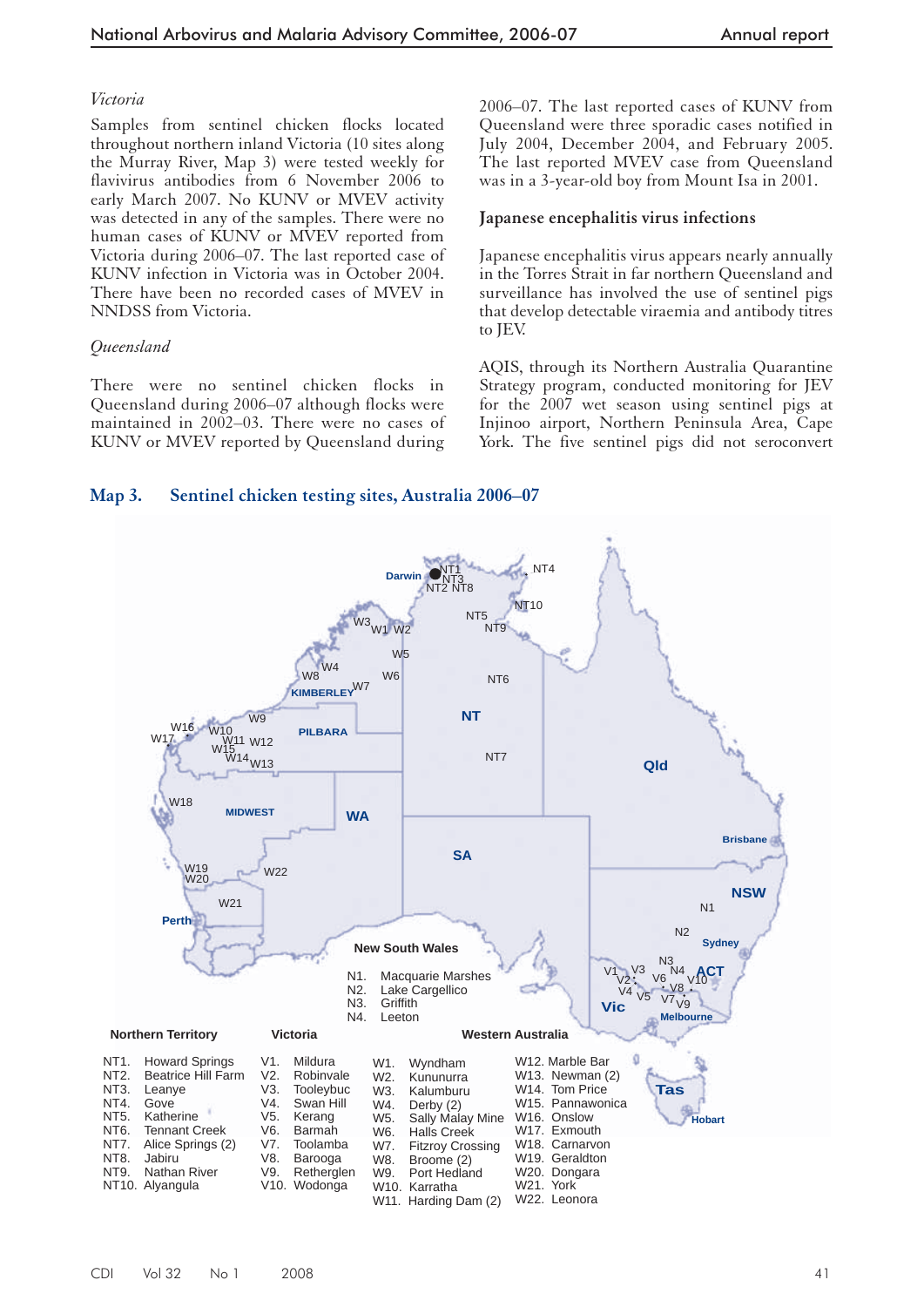and there was no evidence of transmission of JEV to the mainland in 2007 (based on results of testing at Queensland Health Scientific Services and the CSIRO Australian Animal Health Laboratory).

There were no human cases of JEV in Australia during 2006–07. The last reported JEV case was in February 2004, when Queensland Health notified that a 66-year-old male acquired JEV from Papua New Guinea. There have been nine other cases of JEV reported to NNDSS since 1995, although JEV was not nationally notifiable until 2001. Four of these notifications were reported in Torres Strait Islanders from the Badu Island community, two of which were fatal (1995). Another locally-acquired JEV case was reported in a resident from the mouth of the Mitchell River, Cape York Peninsula, Queensland in 1998. The remaining four cases were reported as acquired from overseas countries.

## **Flavivirus infections (not elsewhere classified)**

There were 26 flavivirus (not elsewhere classified or NEC) notifications during the 2006–07 season, the majority of which were reported by Queensland. Of the 26 flavivirus NEC notifications, five were due to Kokobera infection with the virus unidentified for the remaining 21 notifications. The importation status was reported in four notifications with two acquired in Australia, and one each from Uruguay and Indonesia. The country of acquisition was not reported for the remaining 22 notifications.

#### **Dengue virus infections**

There were 250 notifications of DENV infections during the 2006–07 season. Table 5 shows that the cases were mainly from Queensland (n=113, 45%), New South Wales (n=72, 29%) and Western Australia (n=28, 11%).

#### **Table 5. Number of dengue notifications, Australia, 1 July 2006 to 30 June 2007, by state or territory**

| <b>Notifying jurisdiction</b> | n   | % of total |
|-------------------------------|-----|------------|
| <b>ACT</b>                    | 2   |            |
| <b>NSW</b>                    | 72  | 29         |
| <b>NT</b>                     | 15  | 6          |
| Qld                           | 113 | 45         |
| <b>SA</b>                     | 12  | 5          |
| Tas.                          | 0   | 0          |
| Vic.                          | 8   | 3          |
| <b>WA</b>                     | 28  | 11         |
| Total                         | 250 | 100        |

Notifications from New South Wales, South Australia, Victoria and Western Australia exceeded the five-year mean in each jurisdiction (Figure 11), reflecting an increase in imported cases of dengue virus from overseas countries or from Queensland.

**Figure 11. Ratio of dengue virus infection notifications to mean of previous five years, Australia, 1 July 2006 to 30 June 2007, by state or territory**



Queensland reported that of the 113 DENV notifications, only 39 were acquired locally. Figure 12 shows that the local outbreak of DENV this season began in February and peaked in April 2007. The notifications were reported in residents mainly from the Townsville area. One resident of Brisbane acquired the infection in Townsville (Christine Selvey, personal communication.) The DENV serotype for this outbreak was Type 3 in 67% of notifications ( $n=26$  of 39) and the serotype was not typed in the remaining 13 cases.

**Figure 12. Epidemic curve of locally-acquired dengue notifications (n=39), 1 July 2006 to 30 June 2007, by month of diagnosis and residential location**

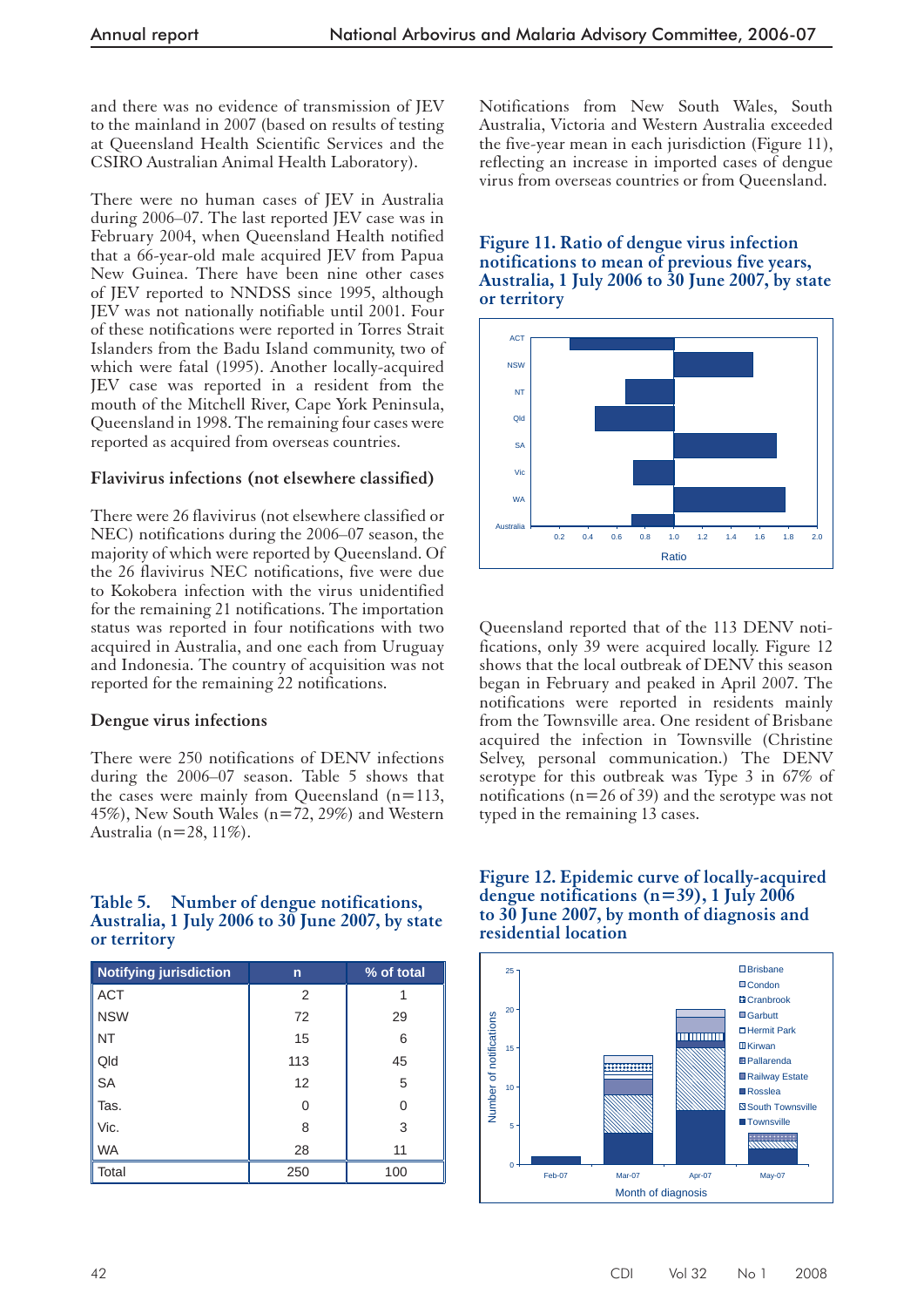For DENV notifications which were acquired overseas (Table 6), the country of acquisition was reported to NNDSS in 20% of notifications (n=42 of 211). Indonesia, the Philippines, and Thailand were the most frequently reported country in which DENV infection was acquired. The most commonly reported dengue serotype acquired overseas was Type 1 ( $n=25$ ), Type 2 and 3 ( $n=16$  each). The dengue serotype was not supplied in 72% of the overseasacquired dengue notifications (n=152 of 211).

Figure 13 shows that imported DENV notifications in Australia were most frequently reported across the 20–49 year age groups  $(n=136, 64%)$  whereas in locally acquired cases from Queensland, notifications were scattered across age groups with a significant peak in the 50–54 year age group  $(n=8, 1)$ 10%), which were mostly male  $(n=7)$ .

# **Table 6. Dengue notifications, Australia, 1 July 2006 to 30 June 2007, by serotype and country of acquisition**

| <b>Country of acquisition</b> | <b>Total</b> | <b>Serotype</b> |              |              |             |                |  |
|-------------------------------|--------------|-----------------|--------------|--------------|-------------|----------------|--|
|                               |              | Not typed       | Type 1       | Type 2       | Type 3      | Type 4         |  |
| Country unknown               | 169          | 138             | 14           | 8            | 8           |                |  |
| Australia                     | 39           | 13              | $\mathbf 0$  | $\Omega$     | 26          | 0              |  |
| Indonesia                     | 7            | 4               |              |              | $\Omega$    |                |  |
| Philippines                   | 6            |                 |              |              | 3           |                |  |
| Thailand                      | 6            |                 | 0            | 3            | 2           | ი              |  |
| Cook Islands                  | 4            | 0               | 4            | O            | $\Omega$    | 0              |  |
| India                         | 3            | 2               | $\Omega$     |              | ∩           | 0              |  |
| Papua New Guinea              | 3            | 2               | 0            |              |             | O              |  |
| Fiji                          | 2            | $\Omega$        | 2            |              | ∩           | O              |  |
| Samoa                         | 2            | $\overline{2}$  | $\Omega$     | <sup>0</sup> | ∩           | U              |  |
| Sri Lanka                     | 2            |                 |              | 0            | $\Omega$    | 0              |  |
| Bangladesh                    |              | $\Omega$        | <sup>0</sup> |              | ∩           | 0              |  |
| Cambodia                      |              | $\Omega$        | 0            | O            |             | 0              |  |
| Mexico                        |              | $\Omega$        |              | <sup>0</sup> | ∩           | 0              |  |
| Pakistan                      |              | $\Omega$        | 0            | 0            |             | 0              |  |
| Singapore                     |              |                 | 0            | 0            | ∩           | 0              |  |
| South America                 |              | $\Omega$        | 0            | 0            |             | 0              |  |
| Vietnam                       |              | $\Omega$        |              | 0            | $\mathbf 0$ | 0              |  |
| Total                         | 250          | 165             | 25           | 16           | 42          | $\overline{2}$ |  |

#### **Figure 13. Dengue notifications, locally acquired and imported cases, 1 July 2006 to 30 June 2007, by age group and sex**



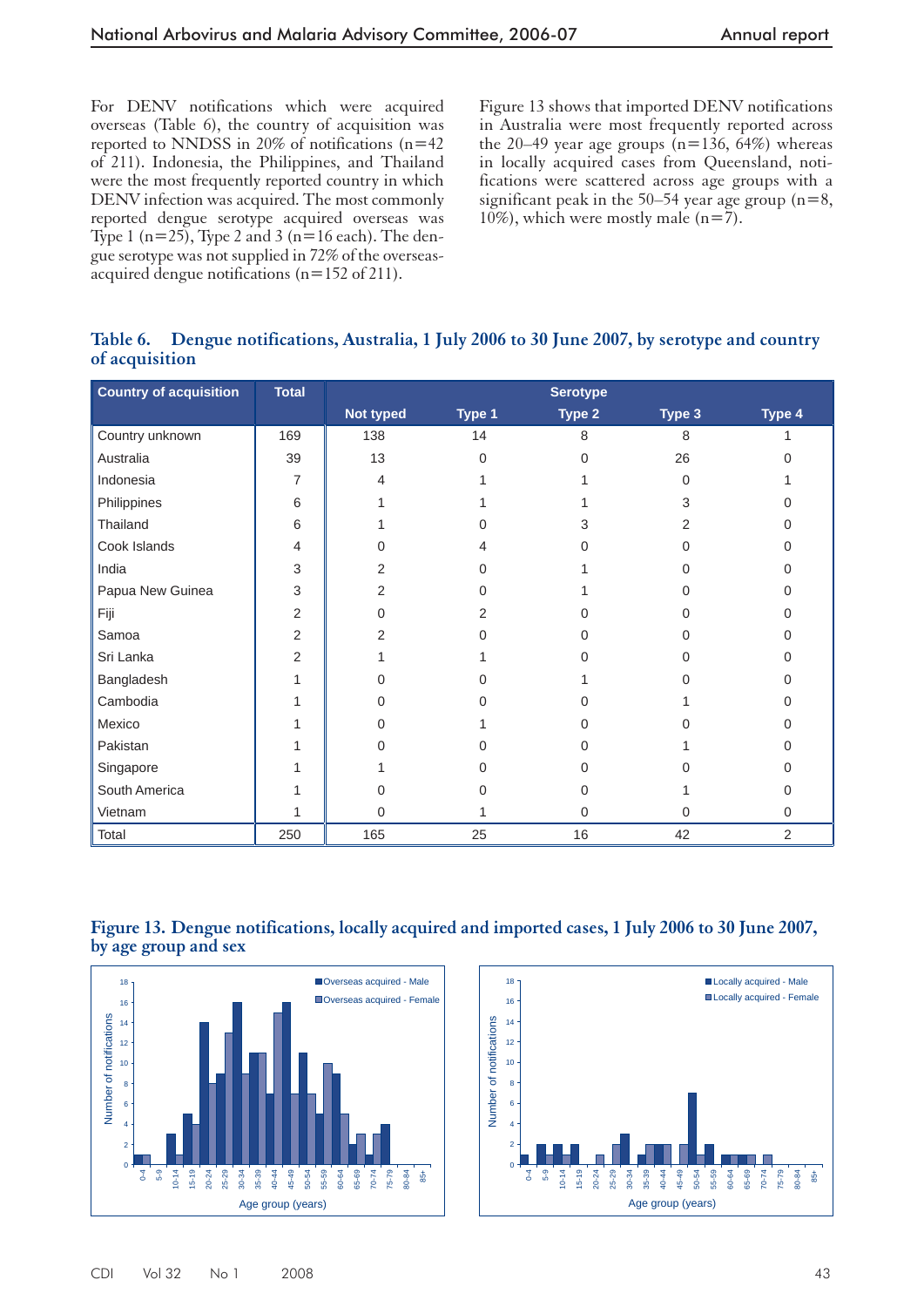# **Malaria**

There were 640 notifications of overseas-acquired malaria in Australia in the period 1 July 2006 to 30 June 2007 with no reports of locally-acquired malaria. The majority of malaria notifications were reported by Queensland (28%, n=177, Table 7), Victoria (20%, n=177), New South Wales (19%, n=119) and Western Australia (17%, n=107). The number of malaria notifications reported from Victoria and Western Australia exceeded two standard deviations above their five-year average (Figure 14).

#### **Figure 14. Ratio of malaria notifications to mean of previous five years, Australia, 1 July 2006 to 30 June 2007, by state or territory**



Above two standard deviations.

Figure 15 shows that the 2006–07 reporting period was the third largest for malaria notifications since 2001–02.

Overall, malaria notifications were highest in the young adult 20–24 year age group (Figure 16). This trend was also observed in 2005–06 and in years prior to 2004–05 (Figure 17).

## **Figure 15. Number of notifications of malaria, Australia, 2000 to 2006, by year of onset**



#### **Figure 16. Number of imported malaria notifications, Australia, 1 July 2006 to 30 June 2007, by age group and sex**



Figure 17 shows that since 2000–01 there has been a steady increase in the proportion of children under the age of 15 years notified with malaria, starting at 7% in 2000–01 and peaking in 2004–05 at over  $30\%$  (n=260). In 2006–07 the proportion of notifications in children aged under 15 years has dropped slightly to 25% but this proportion remains the second highest for this age group over

# **Table 7. Malaria notifications in Australia, 1 July 2006 to 30 June 2007, by parasite type**

| <b>Parasite type</b>         | Type<br>$\frac{9}{6}$ | <b>ACT</b> | <b>NSW</b> | <b>NT</b> | Qld      | <b>SA</b> | Tas | Vic | WA  | <b>Australia</b> |
|------------------------------|-----------------------|------------|------------|-----------|----------|-----------|-----|-----|-----|------------------|
| Plasmodium falciparum        | 47                    | 2          | 48         | 36        | 77       | 21        | 13  | 40  | 63  | 300              |
| Plasmodium vivax             | 40                    | 5          | 56         | 14        | 87       | 6         | 5   | 69  | 11  | 253              |
| Other Plasmodium spp         | 6                     |            | 9          | 0         | 10       |           | 0   | 9   | 8   | 38               |
| Mixed Plasmodium spp         | 3                     | 0          |            | 0         | 3        | 2         | 0   | 9   | 3   | 18               |
| Plasmodium species not typed | 5                     | $\Omega$   | 5          |           | $\Omega$ | 2         |     | 0   | 22  | 31               |
| Total                        | 100                   | 8          | 119        | 51        | 177      | 32        | 19  | 127 | 107 | 640              |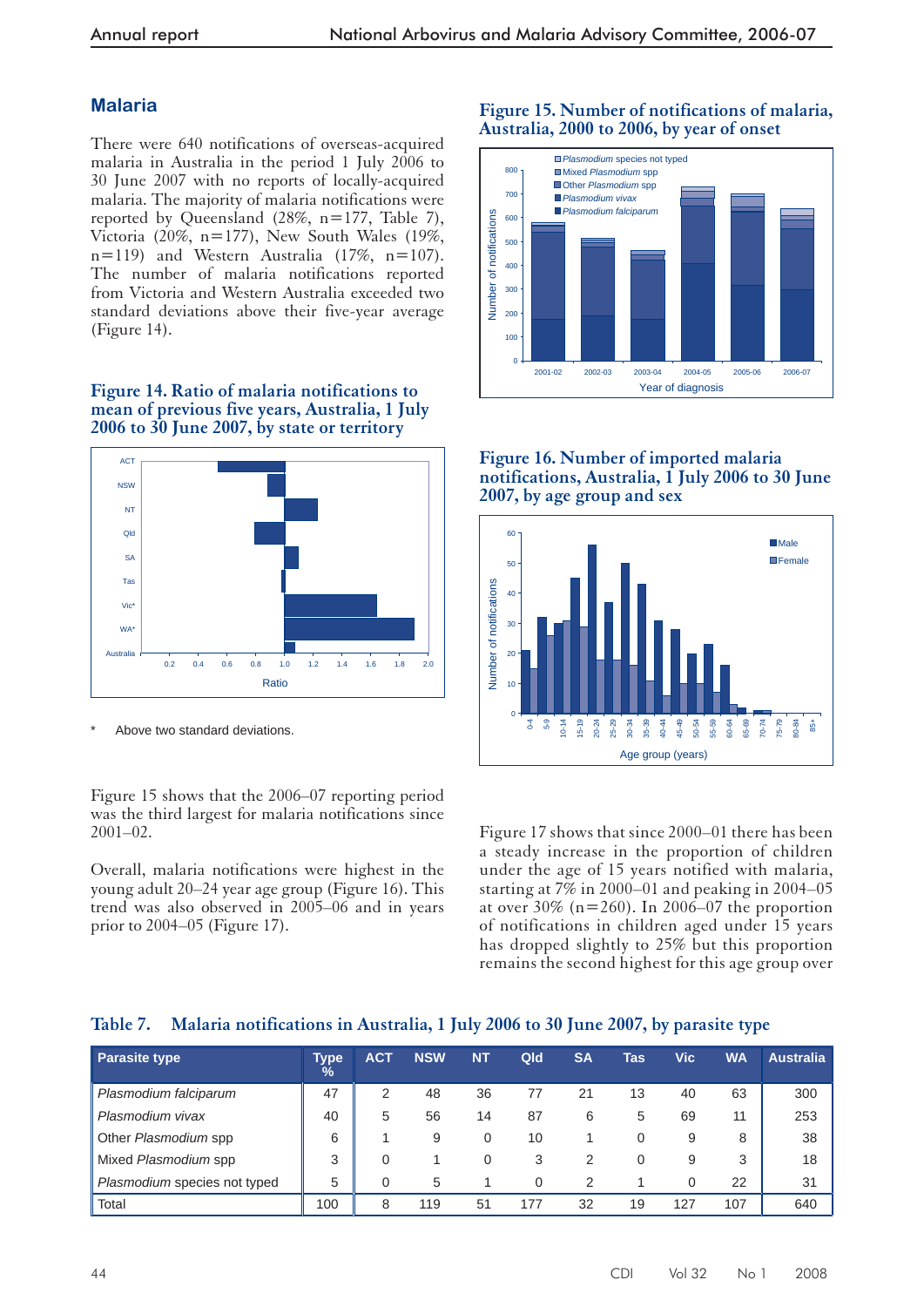**Figure 17. Trends in the age distribution of malaria notifications, Australia, 1 July 2000 to 30 June 2006, by age group**



the past seven years. This trend in malaria notifications from young children has been discussed elsewhere and is related to refugee arrivals.29

The infecting *Plasmodium* species were reported for 95% of malaria notifications in 2006–07 (Table 8). The majority of the 640 malaria notifications were due to *P. falciparum* (47%, n=300) and *P. vivax* (40%, n=253) while other *Plasmodium* species and mixed *Plasmodium* species infections accounted for 6% and 3% respectively.

Figure 18 shows that in 2006–07 the proportion of notifications due to *P. falciparum* malaria (47%) increased slightly from last year (45%) and the number of *P. falciparum* malaria notifications was up 1.4 times from the five-year mean for the same species.

## **Acknowledgements**

The National Arbovirus and Malaria Advisory Committee members are (in alphabetical order): Bart Currie, Peter Daniels, Julie Hall, Rogan Lee, Mike Lindsay, Conan Liu, John Mackenzie, Rodney Moran, Scott Ritchie, Richard Russell,

**Figure 18. Trends in malaria notifications, by infecting species and year of onset**



Christine Selvey, David Smith, Greg Smith, James Walker, Peter Whelan, Craig Williams, with Susan Barker and Phil Wright from the Secretariat.

We would also like to thank:

Alison Milton and Stefan Stirzaker, Office of Health Protection, Australian Government Department of Health and Ageing

State and territory public health communicable disease surveillance managers

Sentinel reports were provided by:

Cheryl Johansen and technical staff in the Arbovirus Surveillance and Research Laboratory and the Mosquito-Borne Disease Control Branch, Western Australian Department of Health

The New South Wales Arbovirus Surveillance and Mosquito Monitoring Program, Institute of Clinical Pathology and Medical Research, University of Sydney and Westmead Hospital

| Infecting species            | <b>Year of diagnosis</b> |             |         |             |             |         |              | <b>Ratio</b>            |
|------------------------------|--------------------------|-------------|---------|-------------|-------------|---------|--------------|-------------------------|
|                              | $2001 - 02$              | $2002 - 03$ | 2003-04 | $2004 - 05$ | $2005 - 06$ | 2006-07 | year<br>mean | 06/07<br>5 year<br>mean |
| Plasmodium falciparum        | 175                      | 191         | 174     | 410         | 316         | 300     | 253.2        | 1.2                     |
| Plasmodium vivax             | 365                      | 286         | 249     | 239         | 309         | 253     | 289.6        | 0.9                     |
| Other Plasmodium spp         | 25                       | 19          | 21      | 34          | 22          | 38      | 24.2         | 1.6                     |
| Mixed Plasmodium spp         | 6                        | 12          | 19      | 27          | 41          | 18      | 21.0         | 0.9                     |
| Plasmodium species not typed | 9                        | 8           | 2       | 19          | 14          | 31      | 10.4         | 3.0                     |
| Total                        | 580                      | 516         | 465     | 729         | 702         | 640     |              |                         |

## **Table 8. Malaria notifications in Australia, 1 July 2001 to 30 June 2007, by parasite type**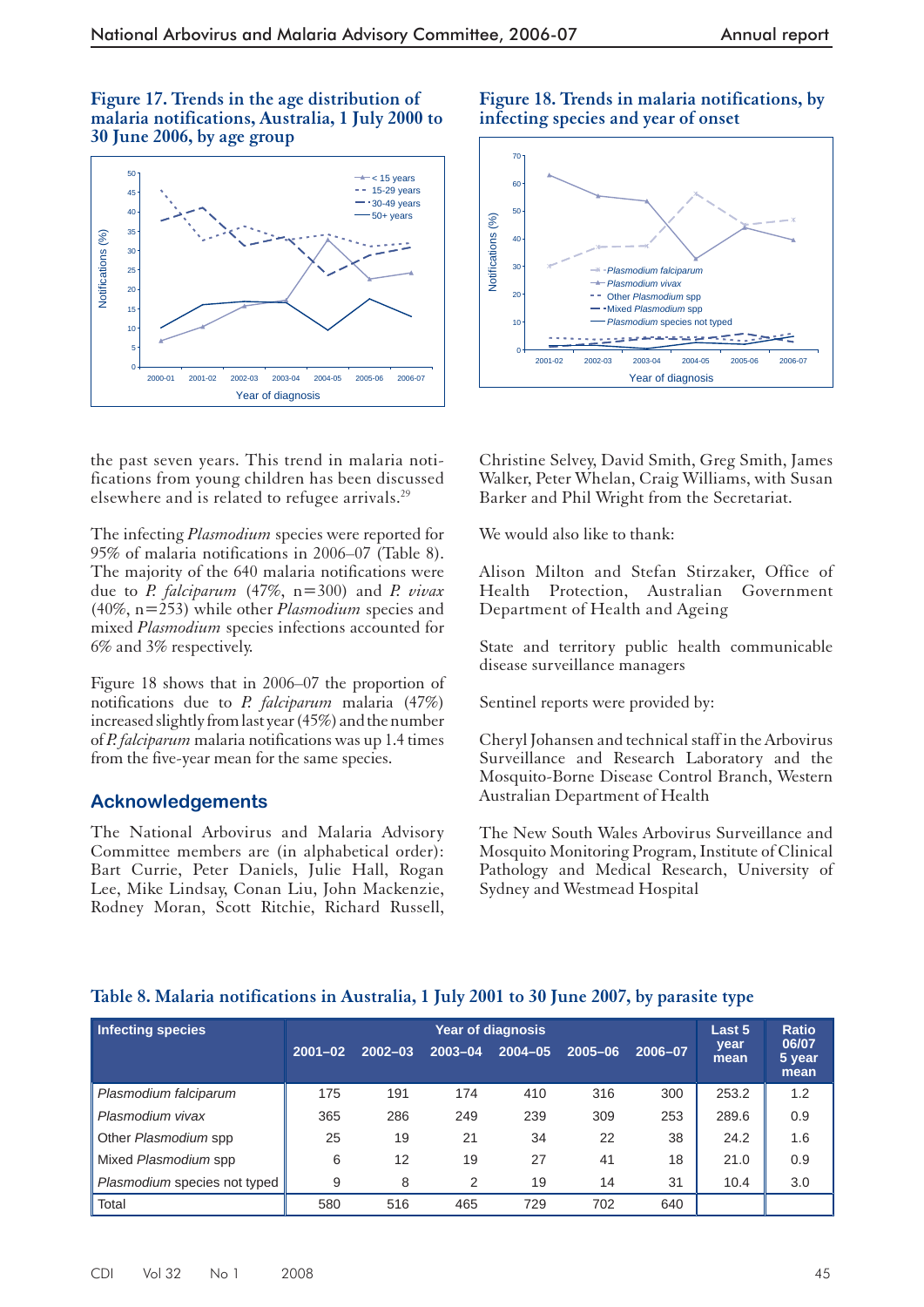Peter Whelan, Nina Kurucz, Northern Territory Department of Health and Community Services and Lorna Melville, Department of Primary Industry, Fisheries and Mines

Elizabeth Birbilis and Joe Azuolas, Victorian Department of Human Services and Victorian Department of Primary Industries

James Walker, Northern Australia Quarantine Strategy, AQIS, and Scott Ritchie, Tropical Public Health Unit Network – Cairns, Queensland Health

# **Author details**

Conan Liu<sup>1</sup> Kylie Begg<sup>1</sup> Cheryl Johansen2 Peter Whelan<sup>3</sup> Ning Kurucz<sup>3</sup> Lorna Melville4

- 1. Surveillance Policy and Systems Section, Australian Government Department of Health and Ageing, Canberra, Australian Capital Territory
- 2. Arbovirus Surveillance and Research Laboratory, Discipline of Microbiology and Immunology, The University of Western Australia, Western Australia
- 3. Medical Entomology, Communicable Disease Control, Northern Territory Department of Health and Community Services, Northern Territory
- 4. Virology, Department of Primary Industry, Fisheries and Mines, Northern Territory

Corresponding author: Mr Conan Liu, Surveillance Policy and Systems, Office of Health Protection, Australian Government Department of Health and Ageing, GPO Box 4898, MDP 14, CANBERRA ACT 2601. Telephone: +61 2 6289 2712. Facsimile: +61 2 6289 7791. Email: conan.liu@health.gov.au

# **References**

- 1. Russell RC. Ross River virus: ecology and distribution*. Annu Rev Entomol* 2002;47:1–31.
- 2. Russell RC, Dwyer DE. Arboviruses associated with human disease in Australia*. Microbes Infect* 2000;2:1693–1704.
- 3. Hanna JN, Ritchie SA, Hills SL, Pyke AT, Montgomery BL, Richards AR*,* et al. Dengue in north Queensland, 2002*. Commun Dis Intell* 2003;27:384–389.
- 4. Hanna JN, Ritchie SA, Merritt AD, van den Hurk AF, Phillips DA, Serafin IL, et al. Two contiguous outbreaks of dengue type 2 in north Queensland*. Med J Aust* 1998;168:221–225.
- 5. Hanna JN, Ritchie SA, Phillips DA, Serafin IL, Hills SL, van den Hurk AF, et al. An epidemic of dengue 3 in Far North Queensland, 1997–1999*. Med J Aust* 2001;174:178–182.
- 6. Hanna JN, Ritchie SA, Richards AR, Taylor CT, Pyke AT, Montgomery BL*,* et al. Multiple outbreaks of dengue serotype 2 in north Queensland, 2003/04*. Aust N Z J Public Health* 2006;30:220–225.
- 7. Hanna JN, Ritchie SA, Phillips DA, Lee JM, Hills SL, van den Hurk AF, et al. Japanese encephalitis in north Queensland, Australia, 1998*. Med J Aust* 1999;170:533–536.
- 8. Hanna JN, Ritchie SA, Phillips DA, Shield J, Bailey MC, Mackenzie JS*,* et al. An outbreak of Japanese encephalitis in the Torres Strait, Australia, 1995*. Med J Aust* 1996;165:256–260.
- 9. Mackenzie JS. Emerging zoonotic encephalitis viruses: lessons from Southeast Asia and Oceania*. J Neurovirol* 2005;11:434–440.
- 10. Mackenzie JS, Broom AK, Hall RA, Johansen CA, Lindsay MD, Phillips DA*,* et al. Arboviruses in the Australian region, 1990 to 1998*. Commun Dis Intell* 1998;22:93–100.
- 11. Johansen CA, van den Hurk AF, Pyke AT, Zborowski P, Phillips DA, Mackenzie JS*,* et al. Entomological investigations of an outbreak of Japanese encephalitis virus in the Torres Strait, Australia, in 1998*. J Med Entomol* 2001;38:581–588.
- 12. Van Den Hurk AF, Johansen CA, Zborowski P, Phillips DA, Pyke AT, Mackenzie JS*,* et al. Flaviviruses isolated from mosquitoes collected during the first recorded outbreak of Japanese encephalitis virus on Cape York Peninsula, Australia*. Am J Trop Med Hyg* 2001;64:125–130.
- 13. Brown A, Bolisetty S, Whelan P, Smith D, Wheaton G. Reappearance of human cases due to Murray Valley encephalitis virus and Kunjin virus in Central Australia after an absence of 26 years*. Commun Dis Intell* 2002;26:39–44.
- 14. Büchen-Osmond C. Index to Classification and Taxonomy of Viruses Database, version 3, based on the 7th ICTV Report and subsequent up-dates. 2001 onwards. National Center for Biotechnology Information, National Library of Medicine, National Institutes of Health. Available from: http://www.ncbi. nlm.nih.gov/ICTVdb/index.htm Accessed on June 2005.
- 15. Bakonyi T, Ivanics E, Erdelyi K, Ursu K, Ferenczi E, Weissenbock H, et al. Lineage 1 and 2 strains of encephalitic West Nile virus, central Europe*. Emerg Infect Dis* 2006;12:618–623.
- 16. World Health Organization. Synopsis of the world malaria situation in 1981. *Wkly Epidemiol Rec* 1983;58:197–199.
- 17. Hanna JN, Ritchie SA, Eisen DP, Cooper RD, Brookes DL, Montgomery BL. An outbreak of *Plasmodium vivax*  malaria in Far North Queensland, 2002*. Med J Aust* 2004;180:24–28.
- 18. Musgrave IA. Malarial outbreak in Queensland*. Med J Aust* 1987;146:278.
- 19. Brookes DL, Ritchie SA, van den Hurk AF, Fielding JR, Loewenthal MR. *Plasmodium vivax* malaria acquired in Far North Queensland*. Med J Aust* 1997;166:82–83.
- 20. Jenkin GA, Ritchie SA, Hanna JN, Brown GV. Airport malaria in Cairns*. Med J Aust* 1997;166:307–308.
- 21. Merritt A, Ewald D, van den Hurk AF, Stephen Jr S, Langrell J. Malaria acquired in the Torres Strait*. Commun Dis Intell* 1998;22:1–2.
- 22. Stickland JF, Roberts AN, Williams V. Transfusion-induced malaria in Victoria*. Med J Aust* 1992;157:499–500.
- 23. Doggett S, Clancy J, Haniotis J, Russell RC, Hueston L, Marchetti M*,* et al. The New South Wales Arbovirus Surveillance and Mosquito Monitoring Program Annual Report 2006–2007: Department of Medical Entomology, Institute of Clinical Pathology and Medical Research, Westmead Hospital; 2007.